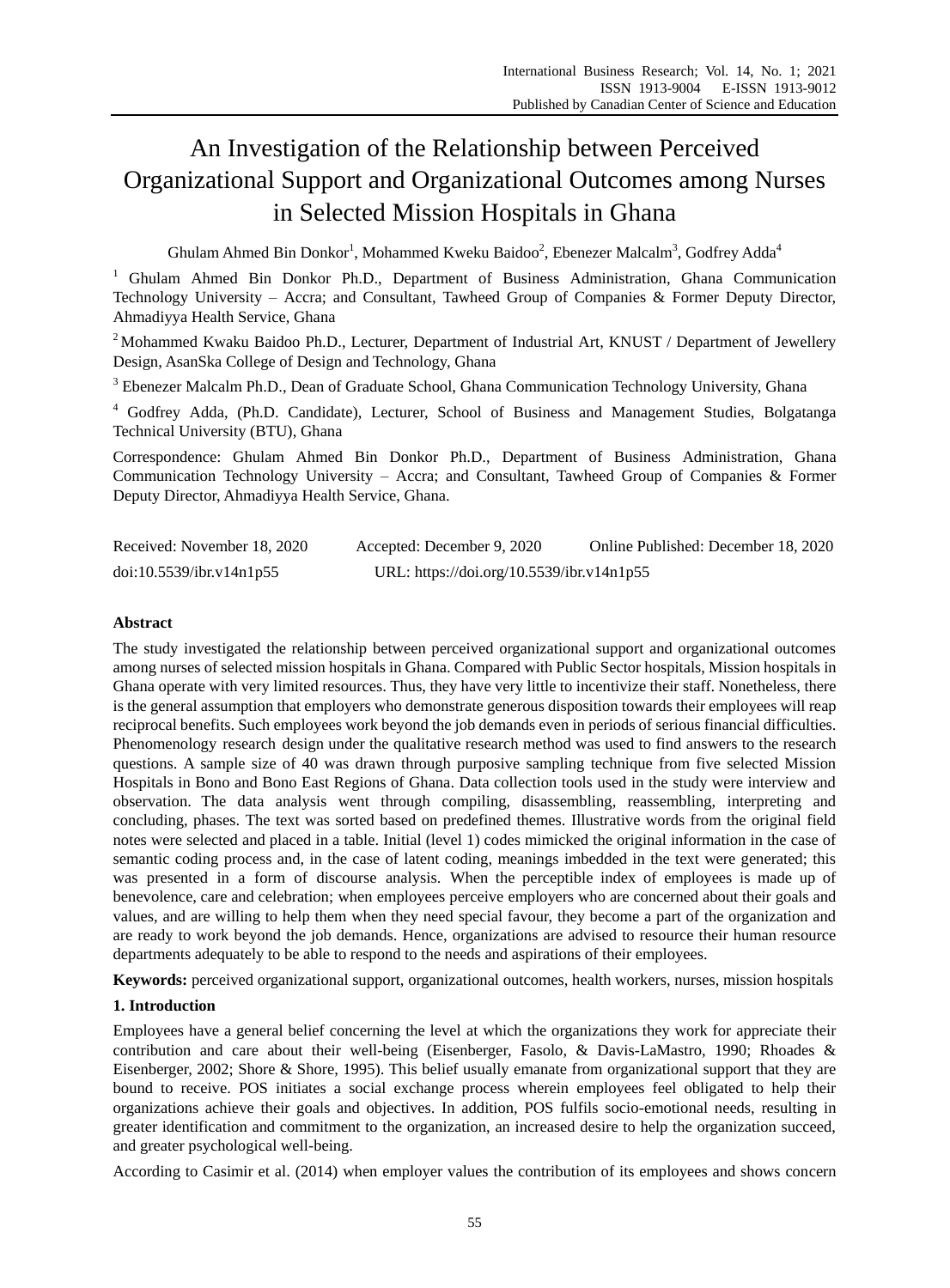about their welfare, they are likely to reciprocate by increasing the level of their conscientiousness, involvement and innovation as well as other patriotic behaviours. The positive perception of employer and employee of their exchanges leads to synergetic effect on organizational outcomes; higher than the additive effect. This is supported by the self-enhancement process that finds an inverse relationship between perceived organizational support and job stress, burnout, and work-family conflict (Casimir et al.). This is also consistent with the findings of Dawley, Houghton & Bucklew (2010) that perceived organizational support correlates with in-role performance, organizational citizenship behaviour and reduced turnover intentions.

Compared with Public Sector hospitals, Mission hospitals in Ghana operate with very limited resources. Thus, they have very little to incentivize their staff. Nonetheless, there is the general assumption that employers who demonstrate generous disposition towards their employees will reap reciprocal benefits. Such employees work beyond the job demands even when the organization they work for is faced with serious financial difficulties. They resist the temptation to map effort to benefit. This is in keeping with the social exchange theory - defined sometimes as 'value exchange' - which asserts that benevolent actions unlock loyalty and commitment (Blau 1964).

From a preliminarily account, nurses who work at some mission hospitals and have benefited from the benevolent gestures of their employers have turned out to be patriotic, and have worked to exceed in-role behaviours. This, therefore, indicates that nurses place more weight on what the organization gives them than what it does not give them. It was, therefore, not curious to note that despite the stressful nature of the work of the nurses, they were able to present a positive outlook in contributing to the organizational outcomes.

However, individual differences played out prominently in the assessment of the staffs" perceived organizational support. This is because, for some staff, availability of work materials alone is enough to boost their emotional attachment (Battistelli et al., 2015; Sharma & Dhar, 2016). In such instance, employees are less likely to leave the organization (Nazir et al., 2016). But with others, provision of other tangible materials such as accommodation and means of transportation are a necessary consideration. For instance, some employees characteristically reciprocate a good done them while others take a holistic view of circumstances before acting on them. The researchers are, therefore, of the view that perceived organizational support (POS) is associated with greater psychological well-being, a more positive orientation toward the organization, and behavioural outcomes helpful to the attainment of organizational goals (Allen, Shore, & Griffeth, 2003; Rhoades & Eisenberger, 2002). For these reasons, the researchers undertook an investigation of the relationship between perceived organizational support and organizational outcomes among nurses in selected mission hospitals in Ghana in order to understand how perceived organizational support could provide basis for organizational outcomes (Rhoades & Eisenberger, 2002).

Available studies in antecedent of perceived organizational support have looked at the interplay between personality and POS. For instance, works on perceived organizational support are well noted but outcomes between POS and its mechanisms are very few (Rhoades & Eisenberger 2002). Again, there is a paucity of information on the extent to which a generosity extended to the referent third person can influence the attitudes of the other peers, particularly nurses working in Mission hospitals who are constrained by resources. To fill this lacuna, the researchers sought to understand: What are the organizational supports that are available to nurses of the selected mission hospitals in Ghana? How can higher perceived organizational support contribute to achieving the organizational outcomes, such that support extended to colleague employees can have a spiralling effect on the other staff?

## **2. Literature Review**

## **Perceived organizational support**

Perceived organizational support is about the perception employees develop about the extent to which their organization values their contribution and cares for their well-being. It is believed that when the input of employees is valued they develop affective commitment for the organization which in turn leads to job satisfaction and other favourable behavioural outcomes. It is a form of social exchange where employees come to develop a sense of obligation to help the organization achieve its goals and objectives and if achieved they are rewarded for their effort. It is believed that the more employees demonstrate affective commitment to the cause of the organization by engaging in in-role and extra-role activities, the more their socio-emotional needs, as well as psychological well-being, will be taken care of (Kurtessis et al. 2015). This relationship is characterized by exchange of beliefs that a generous giver will be paid back, either in kind or in tangible reward (Eisenberger & Stinglhamber 2011). It is generally believed that when employees are motivated and well treated they develop loyalty and citizenship behaviours and in certain cases work to exceed employer's expectations (Baran, Shanock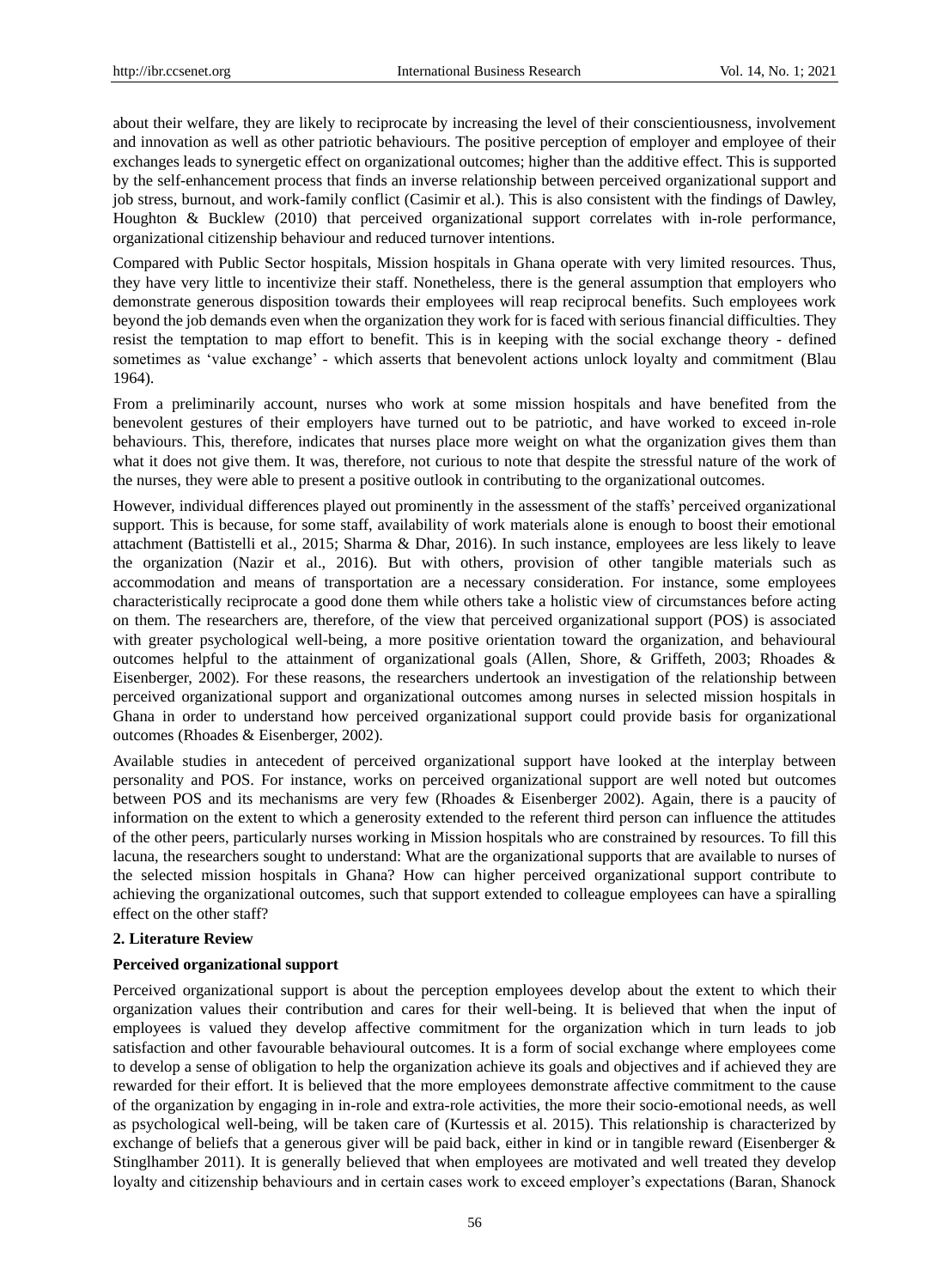#### and Miler 2012).

However, if employees come to the realization that their organization cares little about their opinions and shows very little concern about them, they become aliens and remaining in the organization becomes a matter of convenience rather than a genuine desire to help the cause of the organization. Likewise, when employees" evaluation of the condition of the relationship with their employer falls below their expectation, they begin to feel that their employers have breached their psychological contract and as a result, they demonstrate affective and cognitive reactions such as anger, deviancy and absenteeism.

Gupta et al. (2016) advocated the need to build psychological bond with employees, including supportive work environment, to get the desired results. In their studies on the role of perceived organization support to gain work engagement and extra-role behaviour among nurses in Pakistan, Islam et. al. (2018) found that perceived organizational support predicts nurses" work outcomes. This implies that when nurses develop affective commitment for their organization because they perceive their organization to be supportive, cares about their emotions, makes them feel special, honours and celebrates them for their successes, they do not perceive psychological contract breach.

In another study by Islam et al. (2018e) to identify how organizational support help mitigate turnover among nurses in Pakistan, they found that when nurses perceive psychological contract breach, citizenship behaviour reduces; nurses reduce extra-role behaviours. Another study by Paille (2015) to examine the mediating role of psychological contract violation relative to perceived organizational support, trust, job satisfaction, organizational commitment and intention to leave, found that psychological contract violation partially mediate the relationship between trust in organization, commitment, satisfaction and turnover intentions. The study also showed that psychological contract violation negatively influences the relationship between perceived organizational support and individual"s civic virtue. In other words, employees are able to overcome frustrations (PCV) when they realize that the organization they work for is supportive and ready to assist them in times of great difficulty.

This view is further explained by job demand and job resource model (Demerouti et al. 2001). Demerouti and his colleagues evinced that resource specific working conditions predict perceived organizational support more than character specific. Adding that every occupation has its associated risk factors termed as job demand and resource demand. Whereas job demands are associated with psychological costs, job resources focus on how to achieve work goals, how to reduce physiological and psychological costs associated with work goals achievement. Additionally, job resource is also concerned with how to stimulate personal growth and development. Job resource is under the assumption that irrespective of job type or occupation, burnout and job stress will develop when certain job demands are higher than job resources. In other words, whereas badly job design or high job demand would tell on employees' mental and physical health, absence of job resources would negatively affect employees" motivation, and consequently make them cynical as well as affect their organizational citizenship behaviours with the ultimate effect on job performance.

## **Job Performance**

According to Kasekende (2017) job performance is about the level of engagement of employee at work. Many factors determine employee's readiness to deliver at optimal levels. With some employees, their satisfaction is derived from the extent to which they are engaged in the work processes. Such employees have internal locus of control and their satisfaction depends on how effectively they are able to contribute to organizational goals. With others who need prodding to functions at their best, organizational arrangements, processes and events have to be planned with them in mind.

According to Katou (2015) human resource process higher than content, has a stronger impact on organizational performance. As observed by Katou (2015), reward system as well as training components of human resource management is effective catalyst for organizational performance. That, when human resources process (reward and training) constitutes employee psychological contract, their provision grants them the needed satisfaction to up their performance. However, where due to austerity measures organizations limit or scrap the perceived organization supports, employees whose psychological contract depend on external locus become psychologically drained - they become unwilling to give of their best. In other instances where employers limit the application of the reward systems to high utility staff due to lack of resources, such measures draw undesirable reaction from those who may deem it unfair (Fu & Cheng, 2014).

#### **Social Exchange Theory**

Social exchange has been defined as any form of human interaction that is based on the belief that out of one"s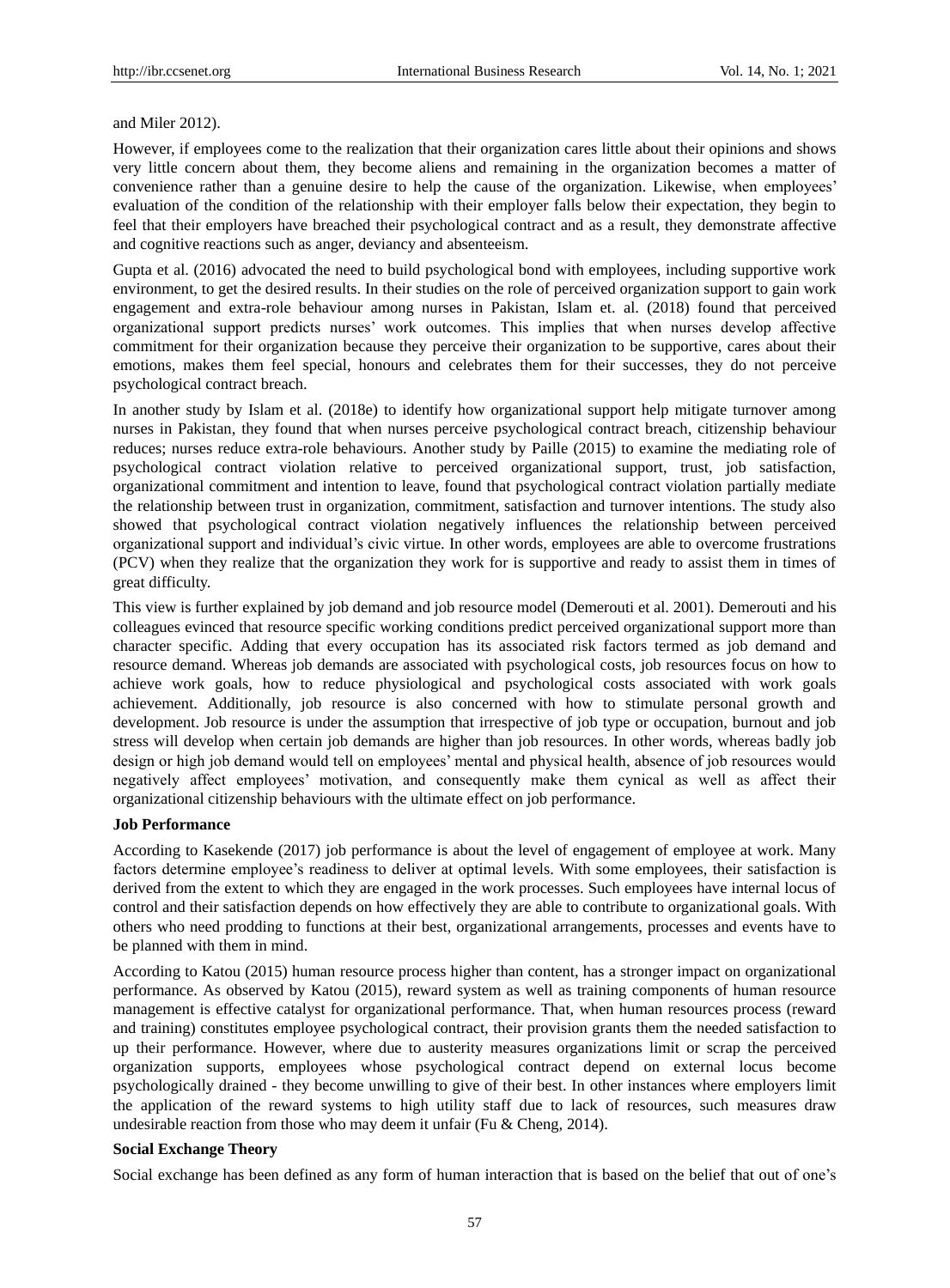voluntary benevolent action something of a value will flow from it; and that value exchange is the basis of human interaction (Blau 1964). Actors engage in "utilitarian" assessment of rewards that flow from and or to them and that what is given out is a function of what is received. According to Birtch, Chaing & Esch (2015), trust, fairness and justice predict organizational commitment and reciprocal behaviour and stability of most relationships depends on this. Trust, as either benevolence or credibility based, is associated with long-term strategic cooperation between partners. Benevolent trust is about reciprocity; a conscious effort on the part of the partners to support, share and understand (Colquitt et al. 2013). In credibility trust, parties make judgment on partner"s intents and ability to fulfil their obligation (Cullen et al. 2000). For instance, social exchange between a client and a vendor is based on both credibility and benevolent trust. In this relationship, the long and repetitive actions predict the actions of the client because of historical antecedents. The vendor"s subjective assessment is based on the fact that the client had always acted in good faith and it is assumed that he will do same this time around too.

Social exchange is about give and take where actors trade off resources (cost), tangible or intangible, in the form of time, energy, money, etc. to achieve their desired ends (Cook and Emerson 1978). Reward is the utility or satisfaction players in any relationship receive. It is generally the belief of the actors that if the outcome of their relationship is high, the utility to be derived will also be high. They do so by engaging in economizing (Satisficing) behaviours by calculating the direct and opportunity cost of what is received and given out. In this exchange, what actors are willing to give out are either equal or less than what they trade off.

It also looks at power distribution in exchange of resources or rewards. It is based on the principles that individuals who give more rewards than others or have monopoly over resource wield more power. Those who are unable to give, relative to others, become dependent on others. However, power diminishes when alternative forms of rewards are found, and that failure to comply, results in the withdrawal of resources by those who provide them (Toth et al. 2014).

Social exchange is also based on expectations. There are general, particular and comparative expectations. General expectations are rooted in social norms and this influences the demands partners make in the relationship. With this background knowledge and information, individuals come into relationship with the expectations of what they hope to receive. Regarding the particular expectations, there are cost and reward sides. Stability of relationship depends on individuals" cognitive assessment of the relationship. Relationship that is rewarding is likely to be stable. Unsatisfactory relationship, however, could be stable if there were no better alternatives (Toth et al. 2014). Individuals compare levels of alternatives to make decisions as to whether they are staying in a relationship or they are leaving. If the outcome or satisfaction to be derived from the alternative relationship is higher, individuals may leave. Alternatively, if there are no alternatives, irrespective of how bad the relationship is, individuals may let the status quo remain.

There is also the cost side of dependence; that, people may still be in a relationship for cost reasons. Dependence is about degree of reliability on others for relationship outcomes. When the cost of leaving is higher than the cost of remaining, individuals in a relationship are likely to remain (Tekleab 1982 cited in Sabatelli, Lee and Ripoll-Nunez 2018). There are also internal and external barriers as cost in relationship. Internal cost may be due to obligations or indebtedness which could place psychological obligation on the obligate, as in the case of husband and wife (Toth et al., 2014; Gelles, 1976). External cost could be pressure from community or the legal process.

Social exchange is, therefore, based on the principles of reciprocity, trust, power and commitment (Wu, Chuang & Hsu, 2014). The norm of reciprocity asserts that those who give something of a value must be given something of a value in return (*tit* for *tat* not *tat* for *tit*). That, a value of a reward is greater than or proportionate to reward previously given; and the value of a reward is determined by the current needs of the recipient. That, giving is voluntary and the donor can only give what is within his/her resources. That, those who had previously given beneficial rewards should not be put in a harm"s way (Gouldner 1960, cited in Gundelach & Traunmuller 2014). That, norm of reciprocity applies differently in cultures and societies; and exceptions are made to children and those who are mentally and physically challenged (Emerson 1976, cited in Tanskanen 2015).

According to Toth et al. (2014), satisfactory or rewarding relationship is likely to be stable. However, unsatisfactory relationship can only be stable if there is no better alternative. Nonetheless, it is too simplistic to assume that all relationships are subject to trade-offs. In the opinion of Ventilborgh et al. (2015) there are many other forms of relationships which are not based on trade-offs. For instance in relational and ideological variants of psychological contract theory, individuals could remain in a relationship for other reasons. For instance, relationship between husband and wife, father and son/daughter are open, constructive and long term based.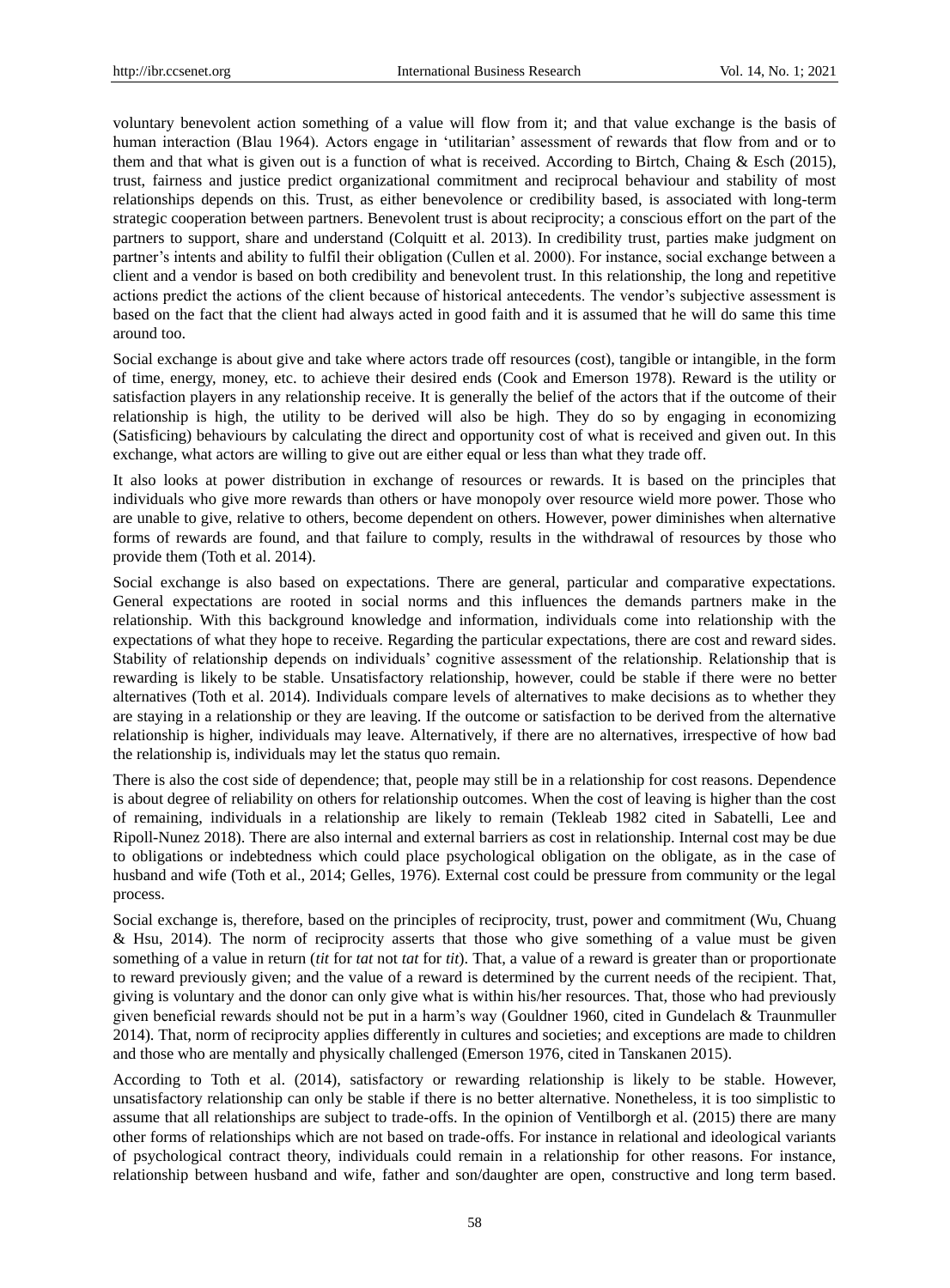Again, people who are not satisfied could still remain in a relationship not because they have not found a better alternative but for different reasons. For instance people remain in unsatisfactory relationships to provide buffers and checks for aberrations (Gelles 1976; Gullen, Johnson & Sakano 2000).

#### **3. Methods**

The study was to investigate the relationship between POS and organizational outcomes among nurses of selected mission hospitals in Ghana – understanding the linkages or mechanisms that influence nurses" decision to give their best to their organisation. This is best studied when qualitative research method is used. Hence, the use of this research approach. Using the qualitative research method helped researchers to understand complex problems or situations that perceived organizational support has on organizational outcomes, because the more facets the researchers uncover, the better; the more unpredictable aspects that surface, the better. This enabled researchers to hear multiple voices from many participants and gathered multiple perspectives, which made them to develop multiple themes. The specific research designed used by the researchers was phenomenology. This method helped in describing the structures of experience as nurses present themselves to consciousness, without recourse to theory, deduction, or assumptions from other disciplines. At the point of analysing the data collected, the researchers set aside, as far as humanly possible, all preconceived experiences to best understand the experiences of the nurses in the study, because of the use of the phenomenology research method.

Population for the study was made up of Nursing Officers, Staff Nurses, Staff Midwives, Enrolled Nurses and Community Health Nurses at five Mission Health facilities in Ghana. A sample size of 40 was drawn from the population using purposive sampling technique - because the researchers were interested in selecting a unique case that could provide insight into the phenomenon that was being studied (Creswell, 2014). The choice of purposive sampling method over other methods, including convenience sampling, snowballing, random sampling was also that the researchers were interested in "retrospective information" from staff who had certain aspirations that they expect their employers to help them achieve (Yin, 2011).

To achieve credibility, transferability, dependability and confirmability the researchers triangulated the data sources by using face-to-face interview, focus group discussion and observation (Creswell 2007). In view of the fact that in qualitative data collection methodology participant"s involvement is paramount, the researchers relied on interview, observation and focus group discussion as tools for collecting data for the study. The interviewing was a form of interaction that occurred between the interviewers and respondents in a methodical manner, in order to aid the researchers to gain valuable information for a systematic study. This did not only include the verbal interactions but also picking lessons from the subjects' gestures, demeanour, as well as their environment. As Trochim and Donnelly (2007) noted, observation as a systematic viewing of a particular phenomenon in its natural form or setting aids in assembling data for a particular study. The use of observation also helped the researchers to check for non-verbal expressions and feelings. It also allowed the researchers to generate a richly detailed account, whose interpretations confirmed or otherwise of the descriptions of behaviours, intentions, situations and events that the researcher got from the respondents through interview and Focus Group Discussion. FGD has been associated with efficiency because sometimes a particular research topic may not be satisfactorily answered by collecting data through the other traditional methods (Yin). Participants in focus group discussion picked on hints and cues from co-panellists to dilate on. This was not available in the face-to-face in-depth interview. The composition of the focus-group was 8 (eight) persons (Creswell 2014).

On receipt of appropriate clearance from the governing bodies of these facilities (Christian Health Association of Ghana and Ahmadiyya Muslim Health Service, Ghana), the researchers contacted the Health Services Administrators or the Matrons who sent information around, with some posting notices on the Notice Boards with a request to nursing staff to cooperate. Temporary arrangements were made at either the Nursing Bays within the wards or in dedicated offices to enable the researchers engage in face-to-face in-depth interview with the nurses. Where key informants were not available within the health facility, special arrangements were made to meet them at places of their choice. Interview guide, in all cases, was given to participants way ahead of time to enable them organize their thoughts. Respondents were made to sign Consent Forms in duplicate so they could keep copies. They were also made aware that the interviews would be recorded. In few instances, interviewees declined to go ahead with the interview when the issue of recording was raised.

The researchers intensely listened to the interviewees, asked follow up questions and probed if gaps were identified; and sustained a healthy conversation. The researchers spoke in "modest amounts", were not directional, stayed neutral, maintained rapport and analysed when interviewing (Yin 2011, p. 136-139). Originality of terms and local expressions, labels, words and phrases of interviewees were captured and maintained. Bradley (1995) recommends that when studying the "culture of a people" it is important to capture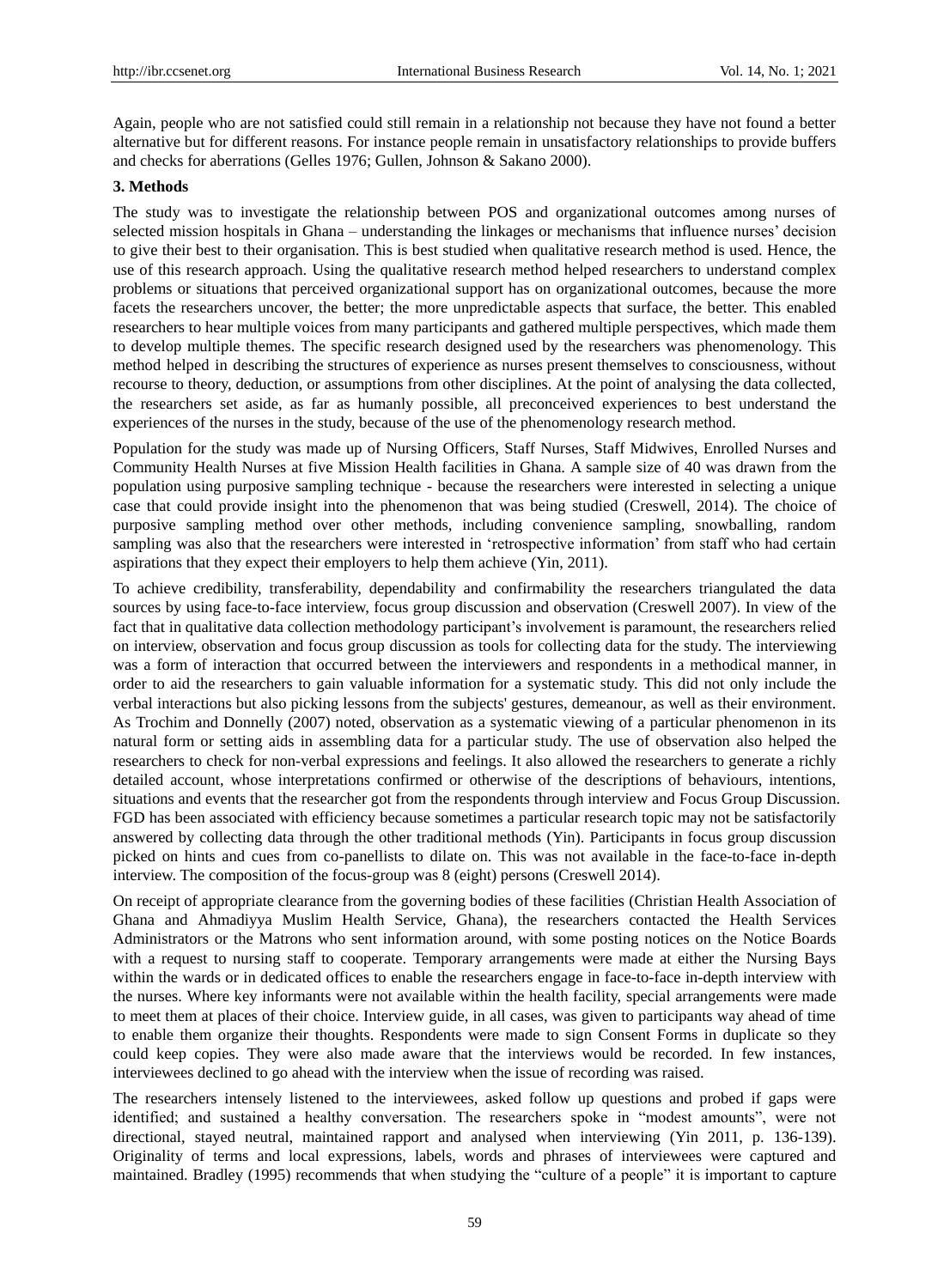their language or get "into their heads" (pp. 7-8). Between  $2<sup>nd</sup>$  and  $15<sup>th</sup>$  December, 2018, 40 informants (nurses) were interviewed in Techiman Ahmadiyya Muslim Hospital, Techiman Seventh Day Adventist Hospital, Techiman Holy Family Hospital, Wenchi Methodist Hospital and Nkoranza St. Theresa"s Hospital in the Bono and Bono East Regions of Ghana. Between 45 minutes to one hour was spent with each respondent. Nonetheless, when the need arose to extend the time, special arrangement was made with the consent of the respondent.

Through transcription, all the observational notes, in-depth interviews and focus group discussion were put together. During the data collection stage, the researchers gathered or came across a plethora of information and concepts. This information was found at different "conceptual levels" (Yin, 2011, p. 187). To forestall inaccuracies and errors in capturing or reporting the observations and transcription, "compiling" took place the same day of the interview. The data analysis went through "compiling", "disassembling", "reassembling", "interpreting" and "concluding" phases (Yin, p.177). The text was sorted based on predefined themes. Illustrative words from the original field notes were selected and placed in a table. Initial (level 1) codes mimicked the original information in the case of semantic coding process and, in the case of latent coding meanings imbedded in the text were generated. According to Saldana (2009, p.3), "in vivo code" or open codes could be similar to the "original item". In certain cases, category (level 2) codes were generated. Finally, the categories that were generated were later pruned to three themes, which are acknowledgement of individual success, appreciation and employer benevolence as the perceived organizational support that their employers offer in their respective facilities.

The themes generated were presented in a form of discourse analysis to portray respondents account variously. Discourse analysis can be an examination of what is said and what is written (Quested & Rudge, 2003; Traynor, 2006), and has gained popularity recently in the fields of nursing, management, organization and human resource management; and is said to be employed where what lies hidden or overlooked is sought to be revealed (Lupton 1992).

In reporting the findings, the researchers were candid and threw in caveat on how professional and socio-cultural backgrounds could cloud judgments and conclusions. To enhance the validity of the study, the researchers identified a colleague who critiqued and gave feedback on weaknesses occasioned by personal biases. An external auditor in the person of a senior nursing officer gave feedback on validity of the account, accuracy of the transcription and the relevancy of the data to the research questions (Creswell 2014).

## **Ethical consideration**

The researchers took note of the proliferation of social media platforms and concluded that it imposed a lot of ethical responsibility on them. Permission of participants was sought before recording. The researchers ensured that respondents did not suffer from any physical or emotional harm, discomfort, embarrassment or loss of privacy.

#### **4. Results**

#### **Findings from research question one**

*What are the organizational supports that are available to nurses of the selected mission hospitals in Ghana?*

Table 1. Profile of the respondents who were interviewed

|                            | Years in nursing |          |                  |                  |                  |  |
|----------------------------|------------------|----------|------------------|------------------|------------------|--|
| of<br>Category<br>nursing  | Gender           | $\leq$ 2 | $2 - 5$          | $5-10$           | $10+$            |  |
| N.O.                       | F                |          |                  |                  | STH <sub>1</sub> |  |
| <b>RGN</b>                 | $\mathbf{F}$     |          |                  | STH <sub>2</sub> |                  |  |
| <b>RGN</b>                 | F                |          | STH <sub>3</sub> |                  |                  |  |
| N.O.                       | M                |          |                  |                  | HFH1             |  |
| <b>MW</b>                  | $\mathbf{F}$     |          | HFH <sub>2</sub> |                  |                  |  |
| EN                         | $\mathbf{F}$     | NJH1     |                  |                  |                  |  |
| <b>RGN</b>                 | M                |          |                  | HFH4             |                  |  |
| <b>RGN</b>                 | M                |          |                  | HFH <sub>5</sub> |                  |  |
| N.O.                       | M                |          |                  | HFH <sub>6</sub> |                  |  |
| $\mathop{\rm EN}\nolimits$ | M                |          | MHW1             |                  |                  |  |
| <b>MW</b>                  | F                |          |                  | NJH <sub>2</sub> |                  |  |
| <b>MW</b>                  | F                |          | NJH <sub>3</sub> |                  |                  |  |
| <b>RGN</b>                 | $\mathbf{F}$     |          | NJH <sub>4</sub> |                  |                  |  |
| <b>RGN</b>                 | M                |          | NJH <sub>5</sub> |                  |                  |  |
| EN                         | M                |          | NJH <sub>6</sub> |                  |                  |  |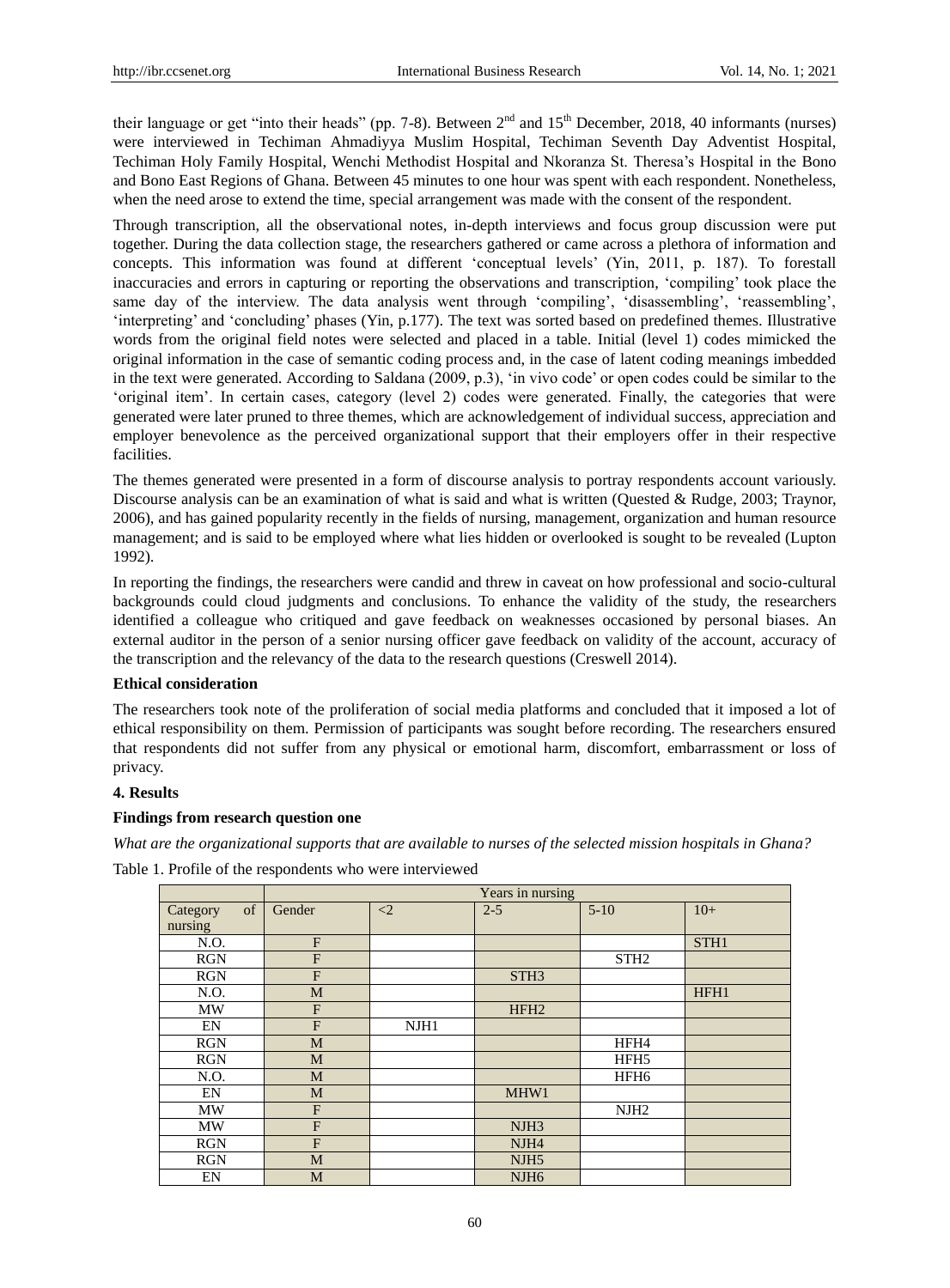| EN                         | F              |                   | NJH7              |  |
|----------------------------|----------------|-------------------|-------------------|--|
| MW                         | $\overline{F}$ | STH <sub>4</sub>  |                   |  |
| EN                         | $\overline{F}$ | SDAH1             |                   |  |
| <b>RGN</b>                 | $\overline{F}$ |                   | SDAH <sub>2</sub> |  |
| <b>RGN</b>                 | M              |                   | SDAH3             |  |
| <b>RGN</b>                 | $\overline{F}$ | NJH <sub>8</sub>  |                   |  |
| $\mathop{\rm EN}\nolimits$ | F              | NJH <sub>9</sub>  |                   |  |
| <b>CHN</b>                 | $\overline{F}$ | <b>NJH10</b>      |                   |  |
| <b>CHN</b>                 | $\overline{F}$ |                   | NJH11             |  |
| <b>RGN</b>                 | $\overline{F}$ | <b>NJH12</b>      |                   |  |
| <b>RGN</b>                 | M              | NIH13             |                   |  |
| EN                         | M              | STH <sub>5</sub>  |                   |  |
| EN                         | F              | MHW <sub>2</sub>  |                   |  |
| EN                         | $\overline{F}$ |                   | MHW3              |  |
| <b>RGN</b>                 | M              | STH <sub>6</sub>  |                   |  |
| EN                         | M              | STH7              |                   |  |
| MW                         | F              | STH <sub>8</sub>  |                   |  |
| <b>RGN</b>                 | M              | MHW4              |                   |  |
| <b>RGN</b>                 | M              | MHW <sub>5</sub>  |                   |  |
| <b>RGN</b>                 | F              |                   | MHW6              |  |
| <b>MW</b>                  | $\overline{F}$ | MHW7              |                   |  |
| N.O.                       | M              | STH <sub>9</sub>  |                   |  |
| <b>RGN</b>                 | $\overline{F}$ | SDAH4             |                   |  |
| EN                         | $\overline{F}$ | SDAH5             |                   |  |
| <b>RGN</b>                 | $\overline{F}$ | SDAH <sub>6</sub> |                   |  |

The demography of the respondents as shown in table 1 indicates that four (4) of them were Nursing Officers (N.O.), Seventeen (17) were Registered General Nurses (RGN), eleven (11) were Enrolled Nurses (EN), two (2) Community Health Nurses (CHN) and six (6) Midwives (MW). Males (M) among the respondents were fifteen (15) while the other twenty-five (25) were made up of Females (F).

A study into the relationship between perceived organizational support and organizational outcome required information on the number of years that the respondents had practiced their profession with their respective health organizations. It emerged from the respondents that one person had worked less than two (2) years in her organization. The majority of the respondents, which is twenty-six (26) out of the forty (40), had worked between two and five years. In Addition, eleven (11) of the respondents had worked for a period that span between five (5) and ten (10) years. Last but not the least is one person who had worked for more than ten (10) years.

#### **Perceived organizational support**

Findings of the study show that the majority of the respondents place much value on the belief employees have about how much their organization cares for and values them. In this respect, two things stood out as the most effective ways to increase POS: (a) treat people fairly, and (b) be a supportive employer. Among the elements of POS that the respondents dilated in the interview were goals and values identification, caring attitude and provision of material and logistical support. The respondents underscored the fact that when these essential factors are not available they rob them of the commitment and job satisfaction that they need to deliver on organizational outcomes. The following sub-themes emerged from perceived organizational support major theme; acknowledgment, appreciation, care, celebration, employer benevolence:

#### **Acknowledgement of individual success**

Twenty-seven (27) of the respondents gave positive views of the effects of acknowledgement on individual successes, and how it unlocks loyalty, commitment and job satisfaction. Those who contributed to the discussion were of the view that compared with other Health Agencies, Mission health facilities stood tall in this regard. By this approach, the respective staff felt motivated, stressing that whereas monetary reward could motive, acknowledgement of individual successes could do more. For instance, *HFH3* said:

*Yes, for instance, I saw one success from one of our staff; he got the Regional Best Health Worker and we all went to support him (the staff). Management organised a durbar and the Award was officially presented to him. His picture was used on our calendars and he was acknowledged at the national level. Though he was not given any money but the durbar, verbal acknowledgement and exhibition to the staff and regular reference to it by management is fair enough demonstration of*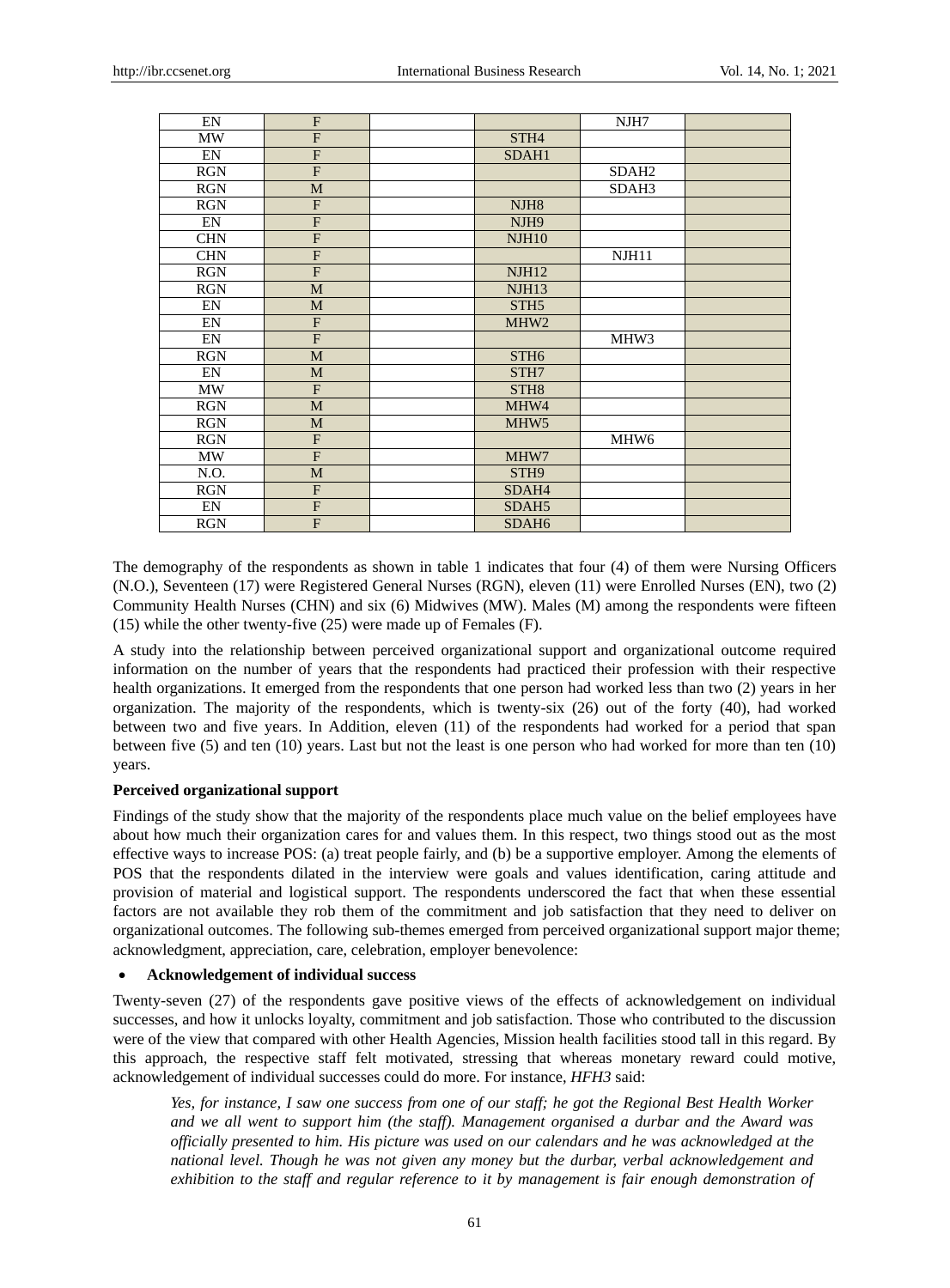*celebration of individual success.*

This opinion was supported by *MHW6* who further stated that:

*Being motivated is not only money but sometimes showing appreciation, celebrating one's success, and even getting the logistics to work with as a form of motivation. So if you get all these things, if you see yourself recognized as part of the team you feel motivated and that affects your output. If you go home you can come back and even work. There are instances that staff closed and they still sat (waited) to work extra time.*

## **Appreciation**

Some respondents were magnanimous in their commendation of their health facilities for supporting them to improve themselves academically. They posited that it was only natural that they paid back the benevolent giver by increasing their output. They, however, took issues with those who, without recourse to the structures and policy guidelines of the health facilities, undertook self-improvements and expected the facilities to give them the needed recognition (upgrade).

*I was chosen as Quality Assurance Coordinator and then they had to send me abroad to learn certain things – You see, before this I was already working my heart out. I have that disposition. Yes, it translates into how you work, by way of one's appreciation. Now, I have a lot of things doing and I will not say I have to close at 4pm. So I don't say my time is up so I am going; at times I close from here at 7 pm because of the exposure they have given to me; how they appreciate my work; so it also enhances me to do more. I don't think about time I have to close; if I have not finished my work, if I have a lot to do, I don't have to leave it for the next day. (HFH1)*

#### Similarly, *SDAH4 and SDAH 6* said:

*There is a system in place for all to follow so even if you upgrade yourself by your own means then getting to be put on a higher level presents problems. As for this when you followed the laid down procedures you will have all the support of the facility and it encourages the staff to work hard.*

*When I was coming I was told about the opportunities for growth – this facility is better than several others in the health service because we were told that after your service you will have opportunities to improve yourself and I think it is really happening because some of those who came ahead of us are in school as I talk to you.*

*HFH2* took exception to the views of *HFH1* and *SDAH4*. S/he put forth that organizations don"t always give support willingly; sometimes staff resort to petitions to get things done fairly – and when sometimes these are not done it detracts from their willingness to contribute meaningfully to organizational success:

*The thing is this, why are we working? We are all humans and we work to upgrade ourselves. So, there are certain basic needs that are supposed to be met. So, if these basic needs are not being met it means we have a petition to put out there. Because whilst we are all upgrading ourselves, when we work we need money; we need motivation, so when you are in a facility and all these are not coming in a way it diminishes your work output level.* 

## **Employer benevolence**

The link between giving a hand of support and how it encourages, inspires and impels staff to work extra was emphasized by some respondents. To the respondents concerned, just as the quantum of support is necessary, the timing is of much significance. It was stated that when support is given at a time it is much needed, its effect is everlasting; stressing that timely support gave them the safeguards and assurances that in their times of great need, they have a supportive employer to lean on its benevolent support. This was expressed inter alia:

*When my father passed on the hospital gave me support. They gave me a vehicle to convey all my relatives and I was happy. It has made me to feel a part of the facility. Sometimes, when you want to move from your accommodation they provide you the facility's vans to convey your personal effects; at times they organize community durbar just to bring out who they think is best worker for the year and they do appreciate. I think that if you are appreciated it will encourage you to work hard. (SDAH4)* 

While some other respondents acknowledged the benevolent attitude of their employers, others were of the view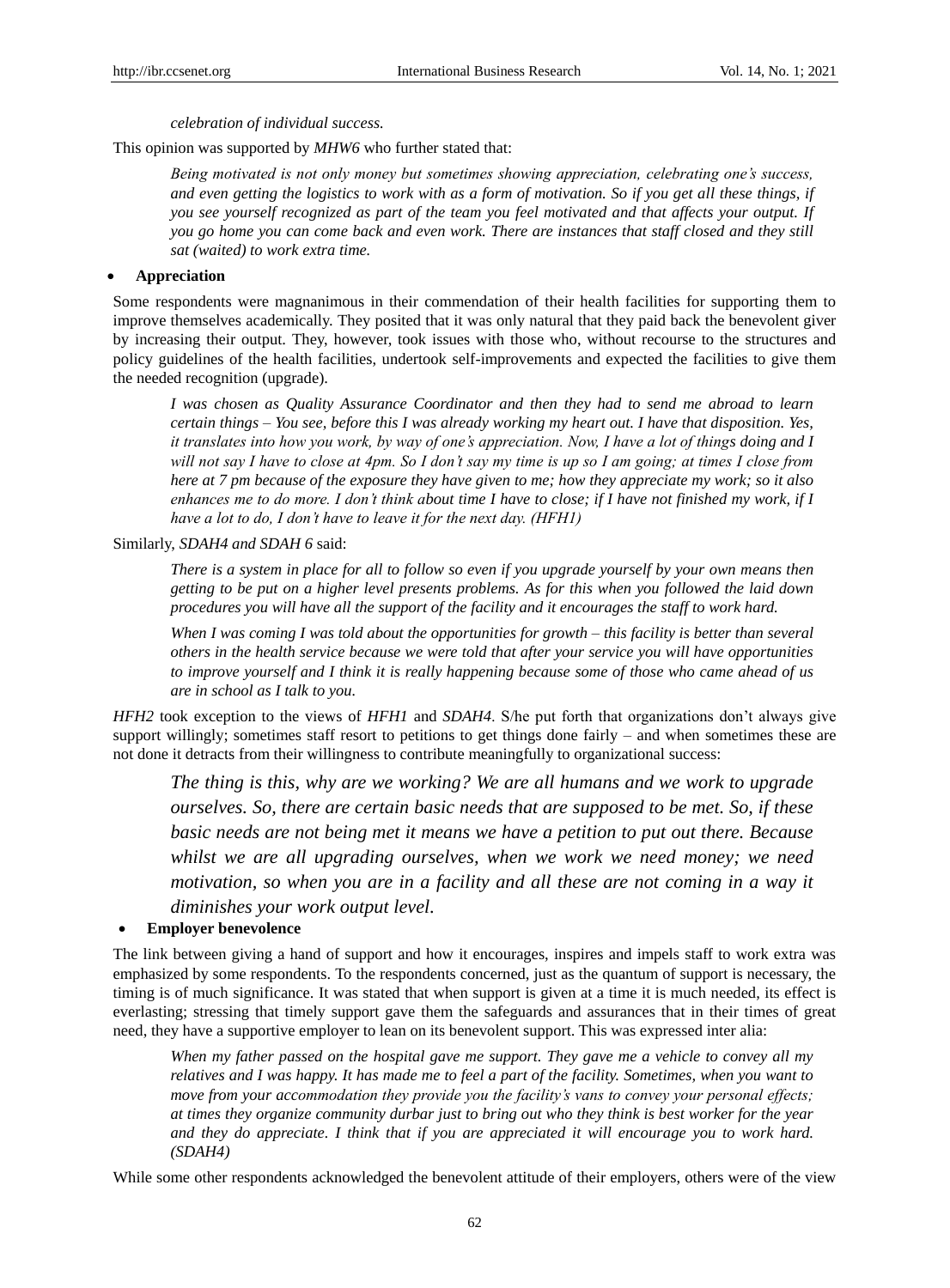that individuals react to motivation differently. They argued that the one motivating must show repetitively that he/she can be trusted. They added further that employees take a holistic view of circumstances to respond. They took the view that, when an employer does not show a discernible sincerity s/he could be misconstrued as attempting to bait; the effect on output is limited in such circumstances. This was expressed inter alia:

*Individual difference will make some nurses satisfied and committed, while others will not. Someone who had benefitted, because of other issues, it will not translate into job satisfaction. There will also be the case that where some benefit and others don't … it will bring down his/her moral [job satisfaction]. (MHW4)* 

Meanwhile, other respondents took a negative view of their facilities in as far as empathy and care was concerned. They held the view that their facilities had not been caring enough and that affected their job satisfaction and commitment in a way. They argued that they have had to struggle out of their own problem. In one instance *HFH2,* expressed his view as:

*I do not feel supported or celebrated by my hospital. I feel left out and that my wellbeing is of no importance to my hospital. This is because, personal problems that are channelled to the appropriate offices are left unattended to, this has led to job dissatisfaction and non-commitment on my part in the sense that where I need to go extra mile to render services to my clients, I don't.*

Another respondent, *NJH3* argued that:

*At times the rewarding system is not good enough and that leads to how people work. If people struggle out of their problems definitely the output will be low; because you will think that you should not overwork yourself because when this happened to me, how I was treated – now I have to reserve; it translates.* 

A similar comment was passed by *STH9,* who said:

*For me I work alright but at times one feels lazy – but if my superiors call and advise me, I change – I don't get annoyed; I don't grumble – at times I get into a dilemma, as to whether I should be working on my own to make my own money – at times you get up, you may not have money for transport, chop money, all these affects my emotional wellbeing. If I had accommodation here, all these would be solved.* 

#### **Findings for research question Two**

*How can higher perceived organizational support contribute to achieving the organization's outcomes, such that support extended to colleague employees can have a spiralling effect on the other staff?*

Respondents demonstrated that benefits extended to their colleagues can influence their own attitudes. They were of the view that the best form of assurance is the one done to a close associate who can easily be identified with. Specifically, *MHW4* said:

*End of the year they give us small token. When they do all these things it motivates us – because when you are in a facility and the facility is not helping you, you don't - you wake up and you don't feel like going; so you say let me stay at home and rest. So when they do these things it motivates us to work. But generally the hospital has been very supportive. My friend was involved in a motor accident, they were three; the facility helped them – their bills were paid – yes, when they recovered you could see change in how they worked – always coming to work and this resonated with all of us.* 

Views expressed by some respondents on how support to their colleagues could unlock personal loyalty, commitment and job satisfaction were positive.

*I know of a situation which happened recently in the ward. A staff had a needle prick and then he informed the quality assurance people. They went to see her, and that very day she had the money to go and buy drugs; it is inspiring because if I am at a place and my safety is assured, why not? So, yes, next time when I find myself in a similar situation they will assist me (STH4)*

According to the findings, staff of mission health facilities rated their managements highly on perceived organizational support. When the outlook of staff assessment of their employers is positive they are able to work beyond the job demand. The view of HFH1 echoes this:

*The facility has been supportive – during weddings, funerals; everyone has been supportive. This helps to boost your commitment level. In anything that you are doing you get the feeling that there are people behind you. There are people who never sought for help but the organization was ready to*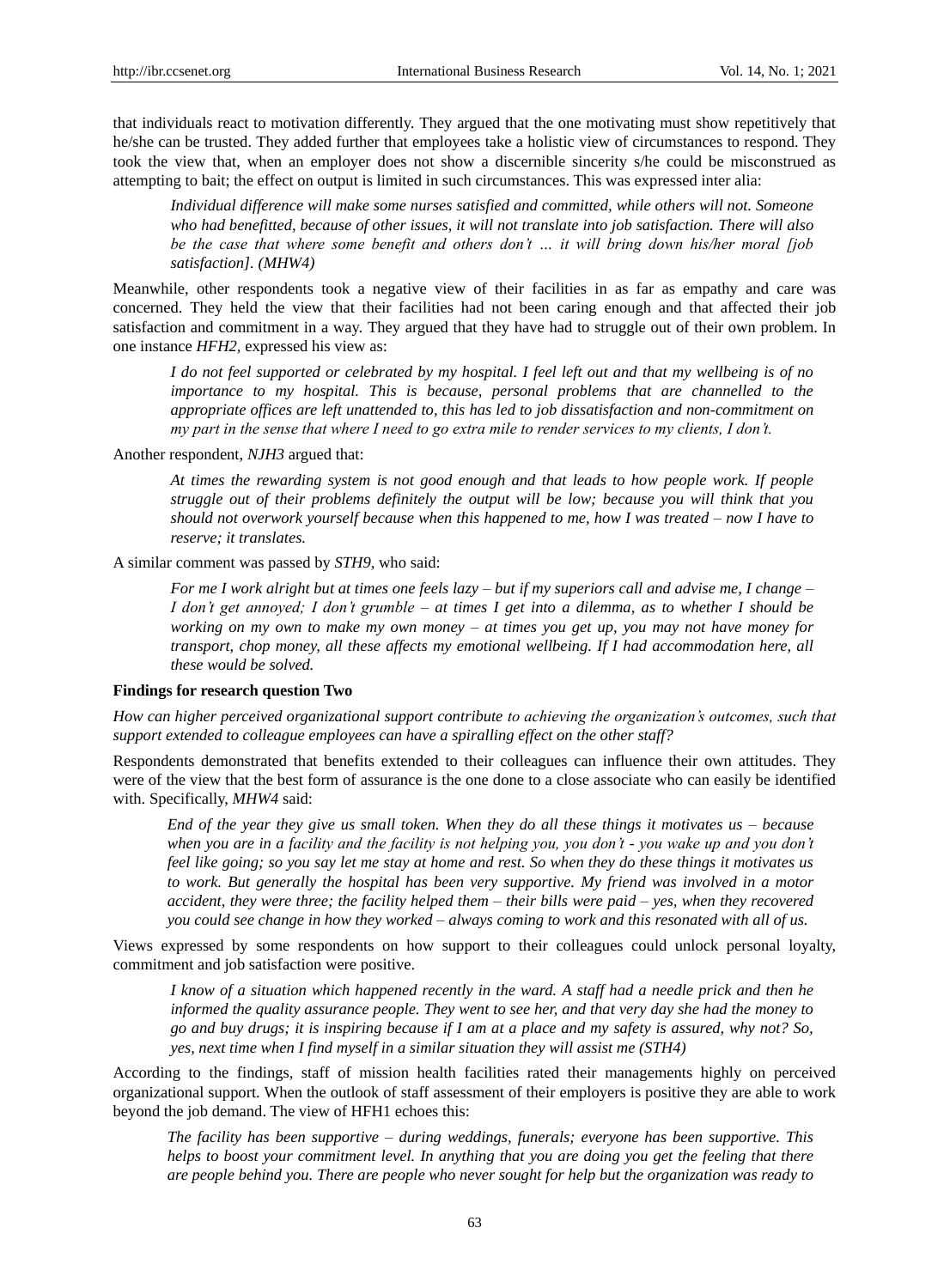#### *assist them. (HFH1)*

#### **5. Discussion of Findings**

Evidence from the data analysis supports the fact that nurses of mission hospitals rate their employers highly on the score of perceived organizational support. Themes such as acknowledgement, appreciation, employer benevolence, care and celebration emerged to underscore how these nurses perceive their employers. According to Casimir et al. (2014) when employer values the contribution of their employees and is concerned about their welfare, they are likely to reciprocate by increasing the level of their conscientiousness, involvement and innovation as well as other patriotic behaviours.

This finding reveals important information about how the theory of social exchange applies in the relationship between nurses and their employers. For employees to work in conditions of inadequate incentives, the employer must be credible and trustworthy. Studies suggest that employees" current actions reflect certain historical antecedents (Cullen et. al., 2000). Where the record of the actions of the employer is the type which can be trusted, employees are likely to gloss over the current challenges. It is also significant to note that this study took place at a time mission hospitals had received substantial number of staffing from the State, in keeping with its strategic partnership. This naturally made it difficult for the management of mission hospitals to extend their support to all their staff. It was, therefore, not curious that although majority of the nurses had not benefitted from their facilities, yet they were able to draw conclusions based on the generous disposition of their employers. It was also the case that the staff appreciated the predicament of their employers in terms of strains on resources at their disposal to adequately cater for the well-being of all their employees. The findings further reinforce job demand-resource model of Demerouti et al. (2001) in the literature review which states that resource specific working conditions predict perceived organizational support more than character specific. In other words, burnout and job stress are likely to occur in any healthcare environment; perceived organizational support, in the form of meeting employees at the point of their need acts as a counterbalancing measure.

It was observed, and from the accounts of staff during the interviews, that mission hospitals are not doing badly in terms of helping their employees to achieve their career goals. In terms of the provision of requisite tools and equipment, mission hospitals are not better resourced compared with the public hospitals; yet, where a particular resource is not available, the nursing profession has an inbuilt mechanism to deal with the conditions. Improvising is one such mechanism. From the account of staff, nurses who have benefited from the benevolent gestures of their facilities have turned out to be patriotic and have worked to exceed in-role behaviours. This, therefore, indicates that nurses place more weight on what the organization gives them than the stress aspects of the job. It is, therefore, not curious to note that despite the stressful nature of the work of nurses, they are able to present a positive outlook.

However, individual differences were noted in the staff assessment of perceived organizational support. For instance, the staff demonstrated that characteristically some individuals reciprocate a good done them by increasing their commitment and other patriotic behaviours while others take a holistic view of circumstances. Sincerity in the application of organizational support such that procedures laid down are not side-stepped is deemed a necessary requirement. In all cases, procedural and distributive justices in application of organizational support should not be said to have been done, rather they must be manifestly seen to have been upheld. This is because, when a benevolent giver does not show a demonstrable sincerity s/he intentions will be construed. This, therefore, means that mission hospitals have to do more to improve on the perception of their staff in terms of support extended to them.

#### **6. Managerial Implications**

Perceived organizational support which basically relates to the opinions of employees regarding how their employers (organisations) appreciate and deal with issues concerning their inputs and welfare. This has serious implications for organizations and human resource practitioners. The key issues here are identification and perfect fit – how well management is able to connect organizational goals to the aspirations and welfare of their employees; and how best to provoke employees' sense of security to deal with uncertainties and fears. It, therefore, means that managers of organisations should be in constant search - finding out both the "little" things as well as the 'bigger' things that could have a profound impact on their employees.

Not only that but also, managers who endeavour to create the ideal supportive work environment, together with a good psychological bond with employees succeed in gaining work engagement and extra-role behaviours of their employees. This is so because, positive perception of employer and employee of their exchanges leads to synergetic effect on organizational outcomes. By motivating and treating employees humanely, organizations succeed in engendering the ideal citizenship behaviour and loyalty capable of helping them to achieve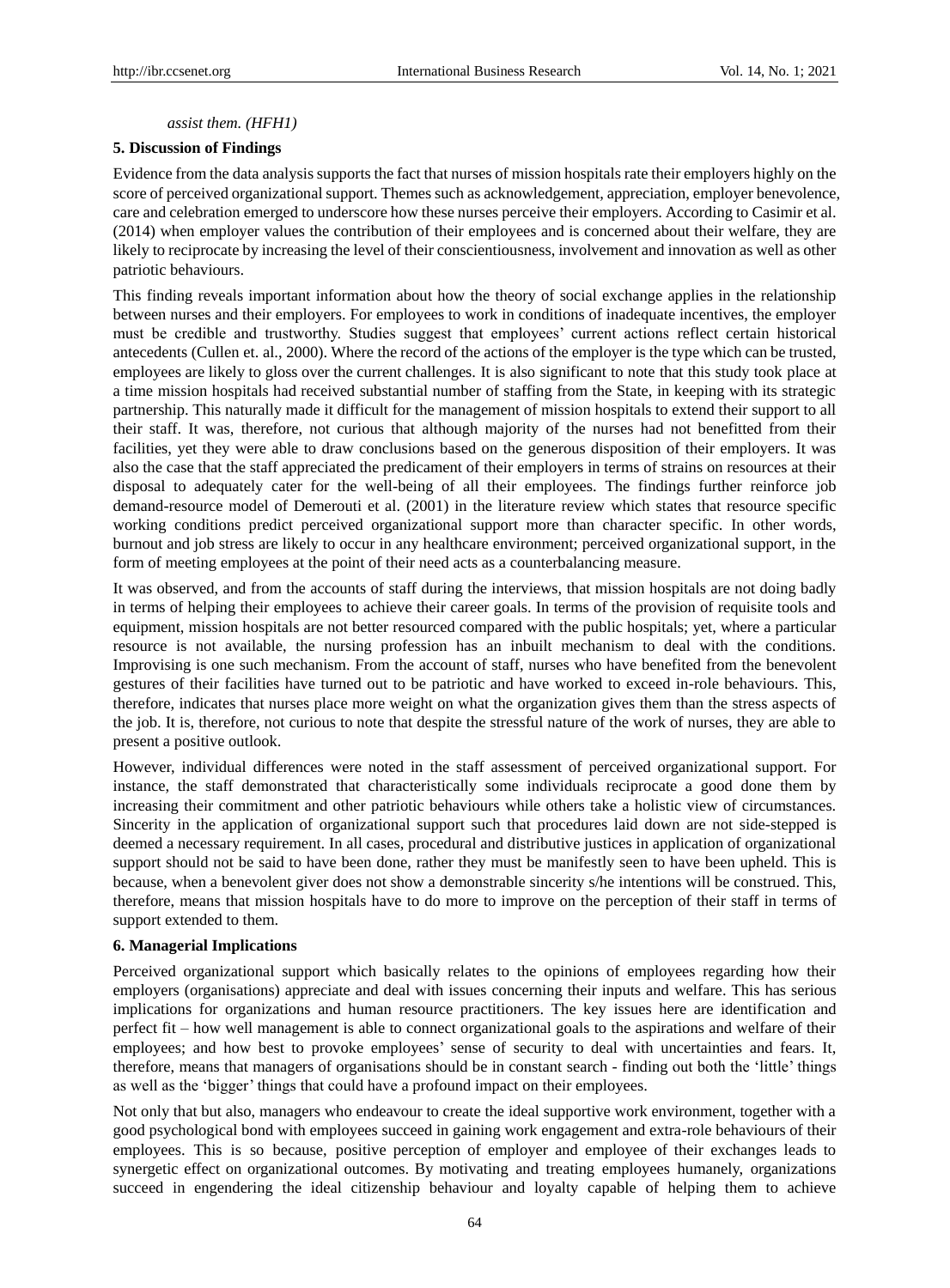organisational goals and expectations. Additionally, when there is a higher sense of perceived organizational support, trust increases and employee turnover reduces. The desired organisational support could further bring about a high level of employee engagement at work leading to high job performance.

The study underscores the importance of developing and implementing human resource policies that are all-encompassing. This goes a long way to mitigate situations where employee of selected religious, ethnic and educational backgrounds would feel discriminated against. In other words, where policies accommodate employees of diverse backgrounds, they stand a better chance to bring about trust, fairness and social justice at the work place. Managers should equally pay attention to important factors such as worker sensitivity, self-fulfilment and self-esteem that could influence employee equity considerations. Simply put, when the outlook of staff assessment of their employers is positive they are able to work beyond the job demand (Lazarus & Folkman, 1984).

## **7. Conclusion**

The study investigated the relationship between perceived organizational support and organizational outcomes identifying the mechanisms that motivate employees to contribute optimally to organizational goals. Based on the findings that emerged from the analysis of the data collected, the researchers conclude that employees" appreciation of benevolence, care and celebration; concern for goals and values extended to them results in identification, patriotism and conscientiousness as well as the willingness to remain with the organization all their working life. It also identified a perfect fit between perceived organizational support and organizational outcomes, such that when both employer and employee work together the effect is higher than if each had worked alone.

#### **References**

- Allen, D., Shore, L. M., & Griffeth, R. (2003). The role of perceived organizational support and supportive human resource practices in the turnover process*. Journal of Management*, *19*(1), 99-118. https://doi.org/10.1177/014920630302900107
- Baran, B. E., Shanock, L. R., & Miler, L. R. (2012). Advancing organizational support theory into the twenty-first century world of work. *Journal of Business and Psychology*, *27*(2), 123-147. https://doi.org/10.1007/s10869-011-9236-3
- Battistelli, A., Galletta, M., & Vandenberghe, C. (2015). Perceived organizational support, organizational commitment and self-competence among nurses: A study in two Italian hospitals. *Journal of Nursing Management*, *24*(1). https://doi.org/10.1111/jonm.12287
- Birtch, T. A., Chiang, F. T., & Esch, V. E. (2015). A social exchange theory framework for understanding the job characteristics-job outcomes relationship: The mediating role of psychological contract fulfilment. *The International Journal of Human Resource Management*. https://doi.org/10.1080/09585192.2015.1069752
- Blau, P. M. (1964). *Exchange and power in social life*. New York, Wiley.
- Bradley, B. (1995). Patient Counselling Handbook. *Journal of Clinical Pharmacy and Therapeutics*, *20*(5). https://doi.org/10.1111/j.1365-2710.1995.tb00666.x
- Casimir, G., Keith, N. Y. N., Wang, K. Y., & Ooi, G. (2014). The relationships amongst leader-member exchange, perceived organizational support, affective commitment, and in-role performance. *Leadership & Organizational Development Journal*, *35*(5), 366-385. https://doi.org/10.1108/LODJ-04-2012-0054
- Colquitt, J. A., Rodell, J. B., Zapata, C. P., Scott, B. A., Long, D. M., & Conlon, D. E. (2013). Justice at the millennium, a decade later: A meta-analytic test of social exchange and affect-based perspectives. *Journal of Applied Psychology*, *98*(2), 199-236. https://doi.org/10.1037/a0031757
- Cook, S. K., & Emerson, R. M. (1978). Power, equity and commitment in exchange network. *American Sociological Review*, 721-739. https://doi.org/10.2307/2094546
- Creswell, J. (2007). *Qualitative Inquiry and Research Design; choosing among five traditions* (2<sup>nd</sup> Edition). Thousand Oaks, Sage.
- Creswell, J. (2014). *Research design: qualitative, quantitative, and mixed methods approaches.* Library of Congress cataloguing-in-publication data, Sage publications, Inc. (4 ed.).
- Cropanzano, R., & Kacmar, M. (n.d). Organizational politics, justice and support: Managing the social climate in the work place. 149-164, Westport, CT: Quorum.
- Dawley, D., Houghton, J. D., & Bucklew, N. W. (2010). Perceived organizational support and turnover intention: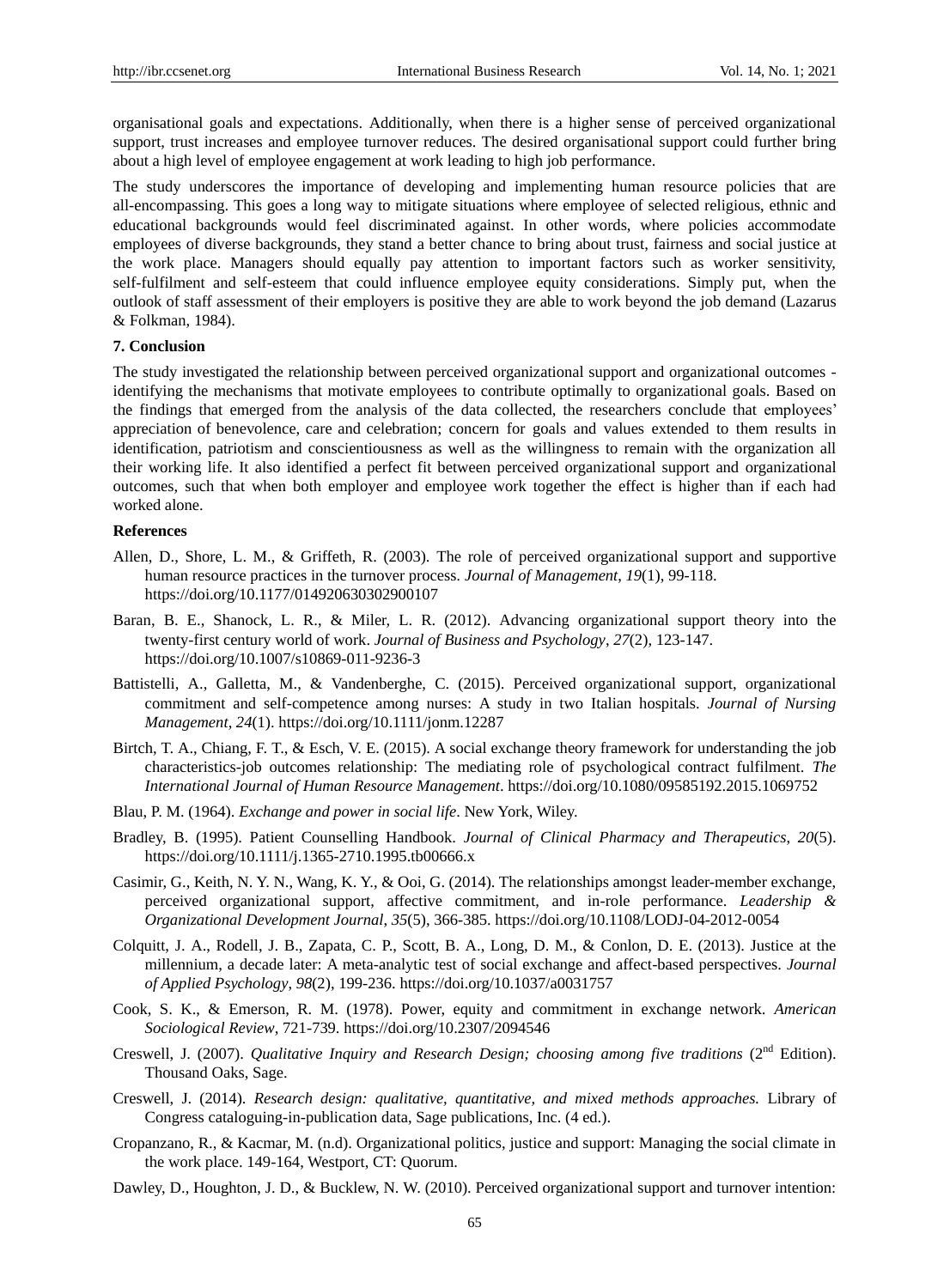the mediating effect of personal sacrifice and job fit. *The Journal of Psychology, 150*(3), 238-257. https://doi.org/10.1080/00224540903365463

- Eisenberger, R., & Stinglhamber, F. (2011). *Perceived organizational support: Fostering enthusiastic and productive employees.* Washington DC, American Psychological Association. https://doi.org/10.1037/12318-000
- Fu, C., & Cheng, C. (2014). Unfulfilled expectations and promises, and behavioral outcomes. *International Journal of Organizational Analysis*, *22*(1), 61-75. https://doi.org/10.1108/ IJOA-08-2011-0505
- Gelles, J. (1976). Abused wives: Why do they stay?" *Journal of Marriage and the Family, 38,* 659-668. https://doi.org/10.2307/350685
- Gullen, J., Johnson, J., & Sakano, T. (2000). Success through commitment and trust: The soft side of strategic alliance management. *Journal of World Business*, *35*(3), 223-240. https://doi.org/10.1016/S1090-9516(00)00036-5
- Gundelach, B., & Traunmuller, R. (2014). Beyond generalized trust: Norms of reciprocity as an alternative form of social capital in an assimilationist integration regime. *Political studies, 62,* 596-617. https://doi.org/10.1111/1467-9248.12064
- Gupta, V., Agarwal, U. A., Khatri, N. (2016). The relationships between perceived organizational support, affective commitment, psychological contact breach, organizational citizenship behaviour and work engagement. *Journal of advanced nursing, 72*(11), 2806-2817. https://doi.org/10.1111/jan.13043
- Islam, T., Ali, G., & Ahmed, I. (2018). Protecting healthcare through organizational support to reduce turnover intention. *International Journal of Human Rights in Healthcare*, *11*(1), 4-12 https://doi.org/10.1108/IJHRH-03-2017-0012
- Islam, T., Ali, G., & Ahmed, I. (2018e). Protecting healthcare through organizational support to reduce turnover intentions. *International Journal of Human Rights in Healthcare*. https://doi.org/10.1108/IJHRH-03-2017-0012
- Katou, A. A. (2015). The mediating effects of psychological contracts on the relationship between human resource management systems and organisational performance. *International Journal of Manpower*, *36*(7), 1012-1033. https://doi.org/10.1108/IJM-10-2013-0238
- Kurtessis, J. N., Eisenberger, R., Ford, M. T., Buffardi, L. C., Stewart, K. A., & Adis, C. S. (2015). Perceived organizational support: A meta-analytic evaluation of organizational support theory. *Journal of Management*, *20*(10), 1-31.
- Lupton, D. (1992). Discourse analysis: a new methodology for understanding the ideologies of health and illness. *Australian Journal of Public Health*, *16*(2), 145-140. https://doi.org/10.1111/j.1753-6405.1992.tb00043.x
- Nazir, S., Shafi, A., Qun, W., Nazir, N., & Tran, Q. D. (2016). Influence of organizational rewards on organizational commitment and turnover intentions. *Employee Relations*, *38*(4), 596-619. https://doi.org/10.1108/ER-12-2014-0150
- Paillé, P. (2015). Perceived organizational support and work outcomes: The mediating role of psychological contract violation. *International Journal of Organizational Analysis*, *23*(2), 91-212. https://doi.org/10.1108/IJOA-11-2012-0627
- Quested, B., & Rudge, T. (2003). Nursing care of dead bodies: a discursive analysis of last offices. *Journal of Advanced Nursing 41*(6), 553-560. https://doi.org/10.1046/j.1365-2648.2003.02567.x
- Rhoades, L., & Eisenberger, R. (2002). Perceived Organizational Support: A Review of the Literature. *Journal of Applied Psychology, 87*(4), 698-714. https://doi.org/10.1037/0021-9010.87.4.698
- Sabatelli, R. M., Lee, H., & Ripoll-Nunez, K. (2018). Placing the social exchange framework in an ecological context*. Journal of Family Theory & Review, 10*(1), 32-48. https://doi.org/10.1111/jftr.12254
- Saldana, J. (2009). *The coding manual for qualitative researchers.* Thousand Oaks, CA: Sage.
- Sharma, J., & Dhar, R. L. (2016). Factors influencing job performance of nursing staff: Mediating role of affective commitment. *Personnel Review, 45*(1), 161-182. https://doi.org/10.1108/PR-01-2014-0007
- Tanskanen, K. (2015). Who wins in a complex buyer-supplier relationship? A social exchange theory based dyadic study. *International Journal of Operations & Production Management*, *35*(4). https://doi.org/10.1108/IJOPM-10-2012-0432